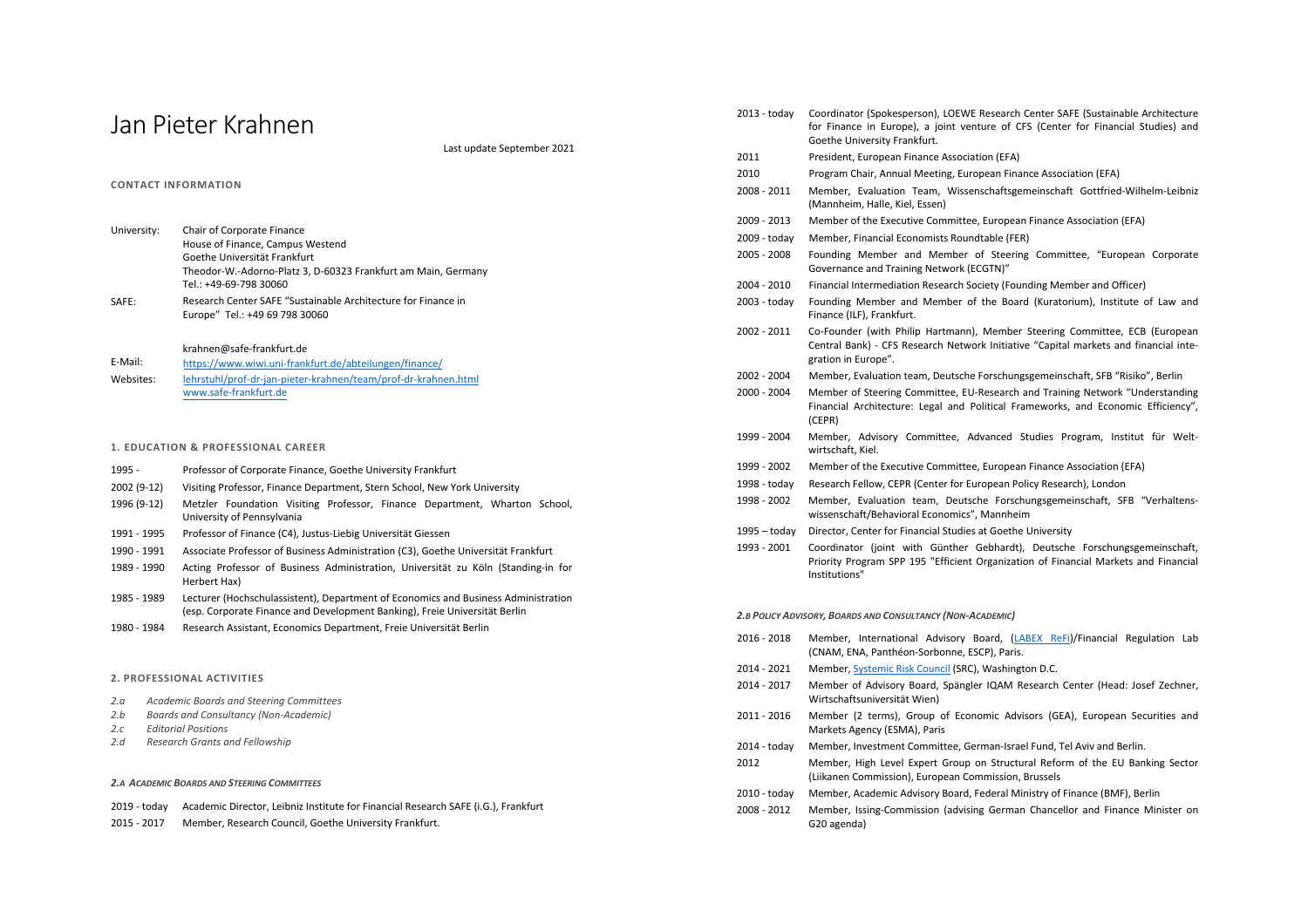- 2007 2012 Member of Academic Advisory Board, Deutsches Aktieninstitut (DAI)
- 2007 2019 Member of the Advisory Board, Alfons-und-Gertrud-Kassel-Foundation, Frankfurt
- 2004 2006 Member, European Academic Council, Standard & Poor's, London
- 2004 2015 Corporate Advisory Board, DZ-Bank, Frankfurt
- 2004 2009 Member, Advisory Board, TSI True Sale Initiative (Kreditanstalt für Wiederaufbau KfW), Frankfurt.
- 2001 2009 Member, Board of Bundesbank Stiftung "Stabiles Geld", 2 terms.
- 1996 2002 Member, Advisory Board, DTB and EUREX (European Futures Exchange), Frankfurt.
- 1994 1997 Member, Academic Advisory Board, Federal Ministry of Economic Cooperation and Development, Bonn.
- 1990 2003 Consulting appointments in corporate finance: Bersch, Lange und Partner, Bad Homburg; Price Waterhouse Corporate Finance, Berlin; Compunet AG, Kerpen/Munich: Deutsche Bundespost-Telekom, Bonn; KMW-Rating GmbH, Frankfurt.
- 1980 1991 Consulting appointments development finance: German Federal Ministry for Economic Cooperation (BMZ), German Development Agency (GTZ), German Savings Banks Association (DSGV), Swiss Development Agency (SBA), Inter-American Development Bank (IDB), International Project Consult (IPC), Frankfurt.

#### *2.C EDITORIAL POSITIONS*

- 2010 today Advisory Board, Journal of Financial Stability
- 2000 2007 Associate Editor, Journal of Banking and Finance
- 1999 today Editorial Board, Journal of Financial Services Research.

## *2.D RESEARCH GRANTS AND FELLOWSHIP*

- 2016 2018 Coordinator (spokesperson), LOEWE research center SAFE, phase II: 3 years (total grant volume: Euro 15 millions)
- 2015 2017 DFG project grant Kr 1221/5-2 "Debt market imperfections and macroeconomic implications", included in SPP 1578, phase 2, twin project with Esther Faia.
- 2013 2015 Coordinator (spokesperson), LOEWE research center grant, SAFE (Sustainable Architecture for Finance in Europe), State of Hessen, phase I: 3 years (total grant volume: Euro 13 millions).
- 2012 2014 DFG project grant Kr 1221/5-1 "Debt market imperfections and macroeconomic implications", included in SPP 1578, phase 1; twin project with Esther Faia.
- 2007 2012 Deutsche Bank Stiftungsfonds (Frankfurt) project grant "Transformation of Deutsche Bank 1990-2007".
- 2007 -2008 Brookings Institution (Washington) project grant "The future of securitization" (joint with Günter Franke, Konstanz)
- 2006 2009 CFS program grant in area Credit Mangement and Credit Markets (on "Bank disintermediation, and Germany's three-pillar banking system")
- 2004 2006 NBER (Cambridge): project grant "Default Risk Sharing between Banks and Markets (CDOs), (joint with Günter Franke, Konstanz)
- 2004 2006 DFG project gran Kr1221/4-2(German National Science Foundation, Bonn): The marketability of bank loans, phase II
- 2002 2004 CFS-project: Management, regulation and liquidity of CDOs
- 2001 2003 DFG project grant Kr1221/4-1: The marketability of bank loans, phase I
- 2001 2003 CFS-project: The reinsurance industry and the capital markets
- 1999 2000 DFG grant Kr 1221/3-2: Liquidity and trading halts on auction and dealership markets
- 1997 1998 DFG grant Kr 1221/3-1: Comparative empirical and experimental analysis of auction and dealership markets with specialists
- 1996 2000 CFS-project: Credit risk management of German universal banks
- 1995 1997 DFG grant Kr 1221/2-1: Comparative experimental analysis of continuous and batched auctions
- 1994 2001 DFG priority program SPP 195 "Efficient design of financial markets and financial institutions", coordinators (spokespersons): Günther Gebhardt and Jan Krahnen.
- 1992 -1994 DFG grant Kr 1221/1-1: Experimental Capital Markets with Asymmetric Information
- 1991 1992 ILO-grant (International Labour Office, Geneva): Formal and Informal Financial Systems in Developing Countries (with Reinhard H. Schmidt)
- 1987 GTZ/IPC-grant (German Agency for Technical Cooperation, Eschborn): The financing of small-scale industries: An empirical investigation of the informal sector in Piura/Peru (with Manfred Nitsch)
- 1985 1992 Research Associate and short-term consultant (Development Finance), IPC International Project Consult GmbH, Frankfurt, Germany
- 1981 1982 University visitor fellowship, PhD program, Graduate School of Management, University of Rochester, Rochester, N.Y. (USA)
- 1980 -1984 Doctoral fellowship by "Studienstiftung des Deutschen Volkes"
- 1978 -1979 DAAD semester fellowship (German Academic Exchange program); Université de Paris-Dauphine (France), master level, Economie Appliqué.

## **3. PUBLICATIONS: RESEARCH AND POLICY (IN CHRONOLOGICAL ORDER, CONSISTING OF:)**

| • POLICY PAPERS AND OP-EDS         | $(1-111)$     |
|------------------------------------|---------------|
| • ACADEMIC PAPERS                  | $(112 - 173)$ |
| • WORKING PAPERS, ONGOING PROJECTS | $(174-188)$   |
| • BOOKS REPORTS EDITORSHIPS        | $(189 - 218)$ |

#### *3.A POLICY NOTES AND OPEDS*

- 1. Europas Einlagensicherung neu gedacht, OpEd, *Frankfurter Allgemeine Zeitung*, 16.09.2019, p. 16 (with K. Adam, T. Büttner, J. Hennrichs, J. Rocholl). Erschienen als "Rethinking Europe's deposit guarantee scheme". English version forthcoming in: A, Dombret, P. Kennadjian, Eds., EDIS, NPLs, Sovereign Debt and Safe Assets, Frankfurt 2020
- 2. A critical assessment of the 2018 SSM report on bank profitability and business models, Report for the ECON Committee of the European Parliament (with M. Götz, L. Pelizzon, M. Wahrenburg), Frankfurt/Brussels November 2019
- 3. The limits to safety in Sovereign Bond Backed Securities (SBBS): A comment, October 2019 (with C. Wilde)
- 4. Die EZB läuft Gefahr, Pessimismus zu schüren, Interview Wirtschaftswoche, 12.09.2019, online news,
- 5. Libra might be a disruptive force in the financial system, Editorial, SAFE Newsletter September 2019, p.1
- 6. NextCMU Towards an agenda for the Capital Market Union project. Non-paper for a European High-Level Group, 26.07.2019
- 7. Open-Banking Plattform für Deutschland: Eine zukunftsorientierte Alternative zu einer Fusion Deutsche Bank/Commerzbank, 26.02.2019 (OpEd with Volker Brühl).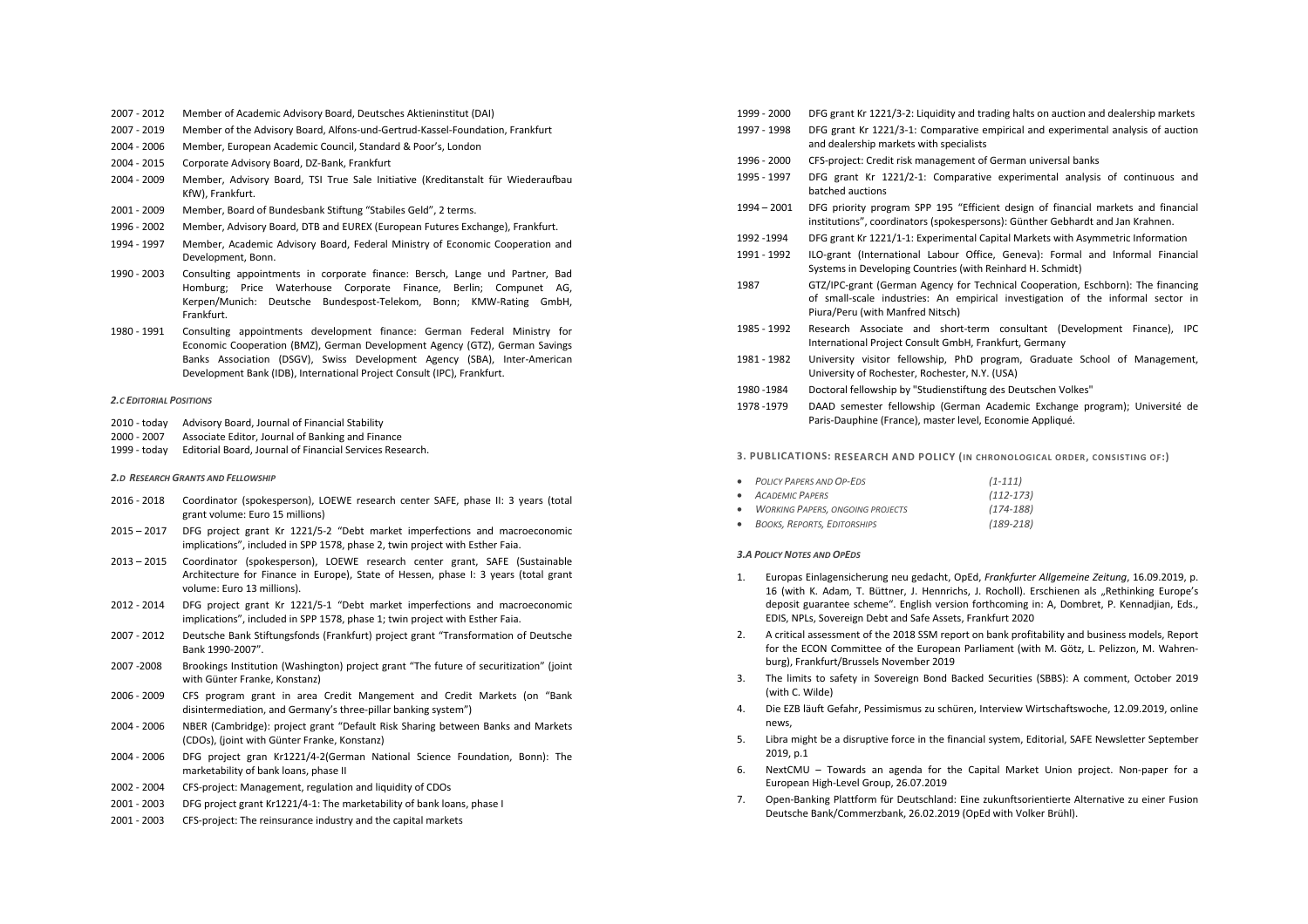- 8. Über Scheinriesen: Was Target-Saldentatsächlich bedeuten. Eine finanzökonomische Überprüfung, SAFE Policy Paper 56, August 2018, erschienen in überarbeiteter Form in in: Festschrift für Helmut Siekmann, November 2019.
- 9. Über die Zukunft der Bankenaufsicht, Neujahrsausgabe der Börsenzeitung, Dezember 2018
- 10. Bankenregulierung 2030 Eine radikale Neuorientierung, OpEd November 2017.
- 11. Towards a three-part structure of banking capital, OpEd (with M. Götz und T. Tröger), Oktober 2017
- 12. Financial resilience revisited: why consistency in regulation is now paramount across sectors and regions, and over time, (with Franklin Allen, Hélène Rey), Policy paper written by the T-20 Task Force on Financial Resilience, for the T-20 program 2017, February 2017.
- 13. Taking bail-in seriously the looming risks for banking policy in the MPS rescue, SAFE Policy Letter, 03 February 2017.
- 14. Banking Union and economic growth, in: *Monetary Policy, Banking Union and Economic Growth: Challenges for Europe in the Wake of the Crisis*, published by the Academy of Athens and the Bank of Greece, 2017 (originally presented at the Central Bank of Greece symposium in Athens, June 19, 2014).
- 15. "Predatory margins" and the regulation and supervision of central counterparty clearing houses (CCPs), with Loriana Pelizzon; *SAFE White Paper no. 40*, September 2016.
- 16. How to conceptualize cultural culture and cultural change: Motivation for a research agenda, in: *Getting the Culture and the Ethics Right, Towards a New Age of Responsibility in Banking and Finance*, Ed. Patrick S. Kenadjian, Andreas Dombret, De Gruyter Recht, Berlin 2016, pp. 135-140.
- 17. In Gefahr und größter Not bringt der Mittelweg den Tod: Zur Gestaltung einer nachhaltigen Einlagensicherung in Europa, *mimeo* 2016.
- 18. EZB-Kritik allein ist noch keine Lösung (Mere criticism of the ECB is no solution), Op-Ed, *Frankfurte Allgemeine Sonntagszeitung* 10. April 2016 (with Fratzscher/Gropp/Kotz/Odendahl/ Weder-diMauro/Wolff).
- 19. China ist das Opfer der eigenen Politik, Interview, 18.01.2016, *Stuttgarter Zeitung*.
- 20. Did emergency liquidity assistance (ELA) of the ECB delay the bankruptcy of Greek banks? *SAFE-Policy Center Letter no. 46* (Sep. 2015), with M. Götz, R. Haselmann, S. Steffen.
- 21. Comments on the EU Commission's Capital Market Union project, *SAFE Policy Center White Paper* 2015, joint with V.Brühl/H.Gründl/A.Hackethal/H.H.Kotz/T.Tröger.
- 22. Three theses on the Greek crisis, *SAFE Policy letter No. 42*, July 2015.
- 23. Bankenregulierung vor dem Praxistest, Gastkommentar in: *Capital*, 11.12.2014.
- 24. Stellungnahme zum Entwurf eines BRRD-Umsetzungsgesetzes Keine Institutionenkonkurrenz auf nationaler Ebene schaffen: Das "doppelte AIDA"-Modell; *CFS Policy Letter No. 30*, Oct 2014.
- 25. ECB is facing a dilemma with planned ABS program; *SAFE Policy Letter*, Goethe University Frankfurt, Sep 2014.
- 26. Stellungnahme zur aktuellen Entwicklung der Europäischen Bankenunion Plädoyer für ein glaubwürdiges Bail-in; *Stellungnahme des Wissenschaftlichen Beirats beim Bundesministerium der Finanzen* (Mitautor), Apr 2014.
- 27. Le fédéralisme va progresser, mais le processus sera lent; *Revue-Banque*, 28 Mar 2014.
- 28. Genuine Economic and Monetary Union and its Implication for the UK, with Otmar Issing, transcript of a hearing before Members of the House of Lords (UK), held in Frankfurt on 12 March 2014.
- 29. Krisenprävention kann Europa besser als die USA; *Die Welt*, 30 Jan 2014.
- 30. Lob für Barnier-Vorschlag aus Brüssel; *Deutschlandradio*, 30 Jan 2014.
- 31. Der Vorschlag zum Trennbankensystem erlaubt Flexibilität, *Frankfurter Allgemeine Zeitung*, 30 Jan 2014.
- 32. Mut zu radikaler Politik, *Handelsblatt*, 20 Dec 2013.
- 33. Designing the funding side of the Single Resolution Mechanism (SRM): A proposal for a layered scheme with limited joint liability (with J. Rocholl); *SAFE White Paper No. 10*, Goethe University Frankfurt, Dec 2013.
- 34. Fama und Shiller keine Antipoden; *Zeitschrift für das gesamte Kreditwesen*, 1 Nov 2013.
- 35. Bail-in-Anleihen: ein effektives Instrument zur Wiederherstellung der privaten Haftung im Bankenmarkt; *Betriebs-Berater*, 14 Oct 2013.
- 36. Die Auswirkungen von Regulierung auf Bankverhalten und Wettbewerb (with T. Weimer); *SAFE Policy Letter No. 12*, 7 Jun 2013.
- 37. Zukunft der Universalbanken (with M. Kemmer); *SAFE Policy Letter No. 9*, 30 Apr 2013.
- 38. Deposit insurance suitable for Europe: Proposal for a three-stage deposit guarantee scheme with limited European liability; *SAFE Policy Letter No. 8*, 24 Apr 2013.
- 39. So stoppen wir den Kreislauf kriselnder Banken; *Geld Magazin*, 22 Mar 2013.
- 40. Managementvergütung im Bankensektor (with T. Mayer); *SAFE Policy Letter No. 4*, 14 Mar 2013.
- 41. Finanzforschung überdenken und neu aufstellen; *Börsen-Zeitung*, 27 Feb 2013.
- 42. Kommentierung des "Entwurf eines Gesetzes zur Abschirmung von Risiken und zur Planung der Sanierung and Abwicklung von Kreditinstituten und Finanzgruppen" (with A. Hackethal); *SAFE Policy Letter No. 3*, 26 Feb 2013.
- 43. Investmentbanking wird unattraktiv; *manager-magazin*, 31 Jan 2013.
- 44. Radikale Ordnungspolitik für bessere Finanzmärkte, in: *e-book Handelsblatt Agenda 2020*, hrsg. von Bert Rürup 2014, pp. 43-66.
- 45. Wie kann man Banken sicherer machen, Herr Prof. Krahnen? *Bild-Zeitung Frankfurt*, 20 Nov 2012.
- 46. Probebühne für die Marktwirtschaft bei Banken; *De Standard*, 16 Nov 2012.
- 47. Europataugliche Einlagensicherung: Vorschlag für eine dreistufige Einlagensicherung mit begrenzter europäischer Haftung; *SAFE Policy Letter No. 16*, Nov 2012 (Goethe University Frankfurt).
- 48. Comment on the EP Draft Report on the Proposal for a Recovery and Resolution Directive; *SAFE Policy Letter No. 14*, Nov 2012 (Goethe University Frankfurt).
- 49. Europas Bankensektor: "Das kann auf keinen Fall lange so weitergehen"; *Deutschlandradio*, 18 Oct 2012.
- 50. Banken-Abwicklung muss leichter werden; *Stuttgarter Zeitung*, 11 Oct 2012.
- 51. Das Universalbankmodell bleibt; *Financial Times Deutschland*, 4 Oct 2012.
- 52. Marktkräfte und Finanzstabilität: Desiderate und Anreizwirkungen eines institutionellen Rahmens für Bankenrestrukturierung (with G. Franke); *SAFE White Paper No. 13,* 1 Oct 2012.
- 53. Ohne Druck bewegt die Politik nichts; *Stuttgarter Zeitung*, 3 Jul 2012.
- 54. Fiskalpolitische Institutionen in der Eurozone; Gutachten des Wissenschaftlichen *Beirats beim Bundesministerium der Finanzen* (Mitautor), Feb 2012.
- 55. Recommendations by the Issing Commission; *Memo* for the G-20 Summit in Cannes, 1 Feb 2012.
- 56. Die Politik wirft alles in einen Topf; *Cicero online,* 19 Jan 2012.
- 57. Modell für eine leistungsfähige Sparkassen-Finanzgruppe eine Replik (J. P. Krahnen, H. Hilgert, G. Merl, H. Siekmann); *Zeitschrift für das gesamte Kreditwesen* 536, 2011, pp. 10-11.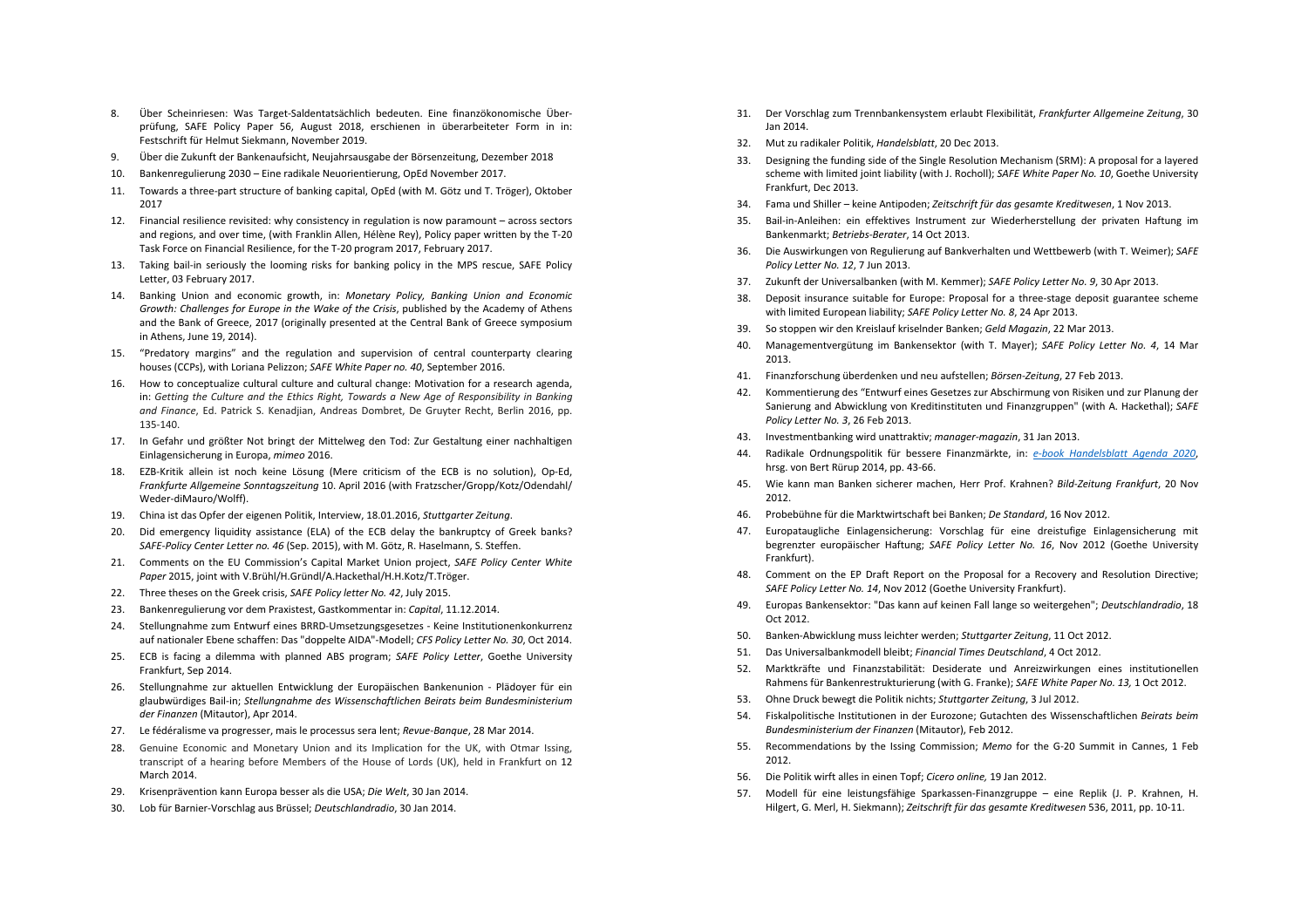- 58. Eurobonds less than a second-best response (with H.H. Kotz and C. Leuz); Bloomberg 2011 and *House of Finance Policy Platform, White Paper* No. 7/2011.
- 59. The bail in puzzle; Editorial CFS Newsletter 1/2011 p. 1 and *House of Finance Policy Platform, Policy Letter No. 6*/2011.
- 60. Kluge Finanzarchitektur zur Begrenzung des systemischen Risikos; *House of Finance Policy Platform, Policy Letter No. 20*, 2011.
- 61. Risiko muss wieder kosten; Financial Times Deutschland, *House of Finance Policy Platform* Press Article No. 9, 2011.
- 62. Eurobonds zur Bewältigung der europaischen Krise? Wegweisung zu einer modernen Entwicklungsunion (with H.H. Kotz, C. Leuz, and H. Siekmann); *House of Finance Policy Platform White Paper 7*/2011.
- 63. Politiker wollen die Wahrheit nicht hören; *House of Finance Policy Platform*, Policy Letter No. 7, 2011.
- 64. Das systemische Risiko ist letztlich die Ursache für die ganze Misere; *Zeitschrift für das gesamte Kreditwesen* 23, 2011.
- 65. Eurobonds schaden mehr als sie helfen (with H.H. Kotz, C. Leuz, and H. Siekmann); *Ökonomenstimme*, 16 Sep 2011, (http://www.oekonomenstimme.org/artikel/2011/09/eurobonds-schaden-mehr-als-siehelfen/).
- 66. Euro Bonds Won't Cure What Ails Europe (with H.H. Kotz and C. Leuz); Bloomberg; 15 Sep 2011, (http://www.bloomberg.com/news/2011-09-15/euro-bonds-won-t-cure-waht-ailseurope-kotz-krahnen-and-leuz.html).
- 67. Streitschrift für eine grundlegende Neuordnung des Sparkassen- und Landesbankensektors in Deutschland [On a fundamental reorganisation on the Landesbank and Savings Banks Sector in Germany](with H.Hilgert/G.Merl/H.Siekmann); *House of Finance Policy Platform*, White Paper No. 1, 21 Feb 2011
- 68. Recommendations by the Issing Commission; *Memo* for the G-20 Summit in Seoul, Policy Platform White Paper No 23/2010.
- 69. Stellungnahme zum Restrukturierungsgesetz (with H. Siekmann); *House of Finance Policy Platform* White Paper No. 20/2010.
- 70. Stress test for major European Banks: what is it good for? *Eurointelligence* and FTD (German), 18 Jul 2010.
- 71. Criteria for a workable approach towards bank levies and bank restructuring; *Memo* for the June 2010 meeting of G-20 in Toronto, 21 Jun 2010.
- 72. Warum werden die Banken immer verschont? *Handelsblatt*, 7 May 2010.
- 73. Ein staatliches Hospital für kranke Banken [Why a banking hospital is needed] (with G. Franke); *Frankfurter Allgemeine Zeitung*, 26 Feb 2010.
- 74. Rettungsstrategie ohne Moral Hazard Versuch eines Gesamtkonzepts zur Bankkrisenvermeidung [A comprehensive strategy against , Too obig to fail' and systemic risk] (with H. Siekmann); White Paper, *House of Finance Policy Platform*, 12 Feb 2010.
- 75. Bankensrettung andersrum [How to bail out banks without distorting competition; German version of #4] (with R. Gropp); *Financial Times Deutschland*, 4 Feb 2010.
- 76. Banking failures: how to rescue without regret (with R. Gropp); *Eurointelligence*, 21 Jan 2010.
- 77. Too Big to fail? Mehr Eigenkapital, weniger Staatshaftung [Why even shareholders and debtholders of large banks must be allowed to fail] (with O. Issing); *Zeitschrift für das gesamte Kreditwesen,* Jan 2010.
- 78. Über Reputation und Brückenbau: Eine Danksagung an Karl Otto Pöhl [Karl Otto Pöhl and CFS]; *Zeitschrift für das gesamte Kreditwesen*, Dec 2009.
- 79. Nationale Souveränität in Aufsichtsfragen überdenken [How a European risk map could work] (with M. Bluhm); *Börsen-Zeitung*, 21 Nov 2009.
- 80. Preparatory comments for the G-20 meeting in Pittsburgh (with O. Issing (Chair), K. Regling, W. White); *Memo Berlin*, 2 Sep 2009.
- 81. Risiko für das Wachstum: Im Bad-Bank Gesetz schlummert ein gravierender Konstruktionsfehler [On bad bank legislation]; *Handelsblatt*, 6 Jul 2009.
- 82. Stellungnahme für öffentliche Anhörung zum "Entwurf eines Gesetzes zur Stärkung der Finanzmarkt- und der Versicherungsaufsicht – Drucksache 16/12783", Public Hearings *Finance Committee Bundestag*, 27 May 2009.
- 83. Bad Banks; Op-Ed, *Handelsblatt*, 4 July 2009.
- 84. Die Rolle von Anreizen für die Zukunft der Kreditverbriefung (with Günter Franke); *CFS White Paper*, 30 Apr 2009.
- 85. New Financial Order, part II: Recommendations by the Issing Committee (with O. Issing (Chair), J. Asmusen, K, Regling, J,Weidmann, and W. White); Preparing G-20 – London, *Center for Financial Studies White Paper #2*, Apr 2, 2009.
- 86. Schriftliche Stellungnahme (with O. Issing) zu Studie "Arbeitsweise der Bankenaufsicht vor dem Hintergrund der Finanzmarktkrise" (M. Jäger, T. Hartmann-Wendels, M. Hellwig, M. Hüther) [Comment on a banking supervision report for Germany, Finance Committee Bundestag] *Fachgespräch im Finanzausschuss*, 16 Mar 2009.
- 87. Why the regulators must have a global 'risk map' (with O. Issing); *Financial Times*, 19 Feb 2009, p. 11.
- 88. New Financial Order Recommendations by the Issing Committee; preparing G-20 London, 2 Apr 2009, *mimeo*.
- 89. New Financial Order, part I: Recommendations by the Issing Committee (with O. Issing (Chair), J. Asmussen/K.Regling/J.Weidmann/W.White); Preparing G-20 – Washington, *Center for Financial Studies White Paper #1*, Nov 15, 2008.
- 90. Hat Verbriefung eine Zukunft? Op-Ed., [On the future of securitization] (with Günter Franke); *Handelsblatt*, 15 Oct 2008.
- 91. What needs to be done more: A proposal for rebuilding confidence in credit markets (with G. Franke); Op-Ed., *FT-online*, 14 Oct 2008.
- 92. Nachgefragt zu: Fair Value Accounting; Op-Ed., *Frankfurter Allgemeine Zeitung*, 4 Oct 2008.
- 93. Securitisation crisis claims casualities; Op-Ed., *The Banker*, 1 Oct 2008.
- 94. Diese Krise ist erklärbar! Op-Ed., *Zeit online*, 22 Sep 2008.
- 95. Rating-Agenturen: Regulierer im Dilemma [How much regulation of rating agencies is needed?] (with R. Inderst); Op-Ed., *Frankfurter Allgemeine Zeitung*, 13 Aug 2008, p. 20.
- 96. Ein hochansteckendes Virus [on Bear Strearns]; Op-Ed., *Zeit-online*, 20 Mar 2008.
- 97. Stellungnahme zum Referentenentwurf "Risikobegrenzungsgesetz" (with R. Inderst); *Center for Financial Studies White Paper*, 11 Feb 2008.
- 98. Securitization how the credit market teaches us a lesson; *Center for Financial Studies Newsletter*, Dec 2007.
- 99. Kreditverbriefung eine Fehlentwicklung? [Securitization an aberration?]; Op-Ed., *Unternehmermagazin*, Dec 2007.
- 100. Finanzmarktkrise: Ursachen und Lehren [Financial crisis: Causes and lessons] (with G. Franke); *Frankfurter Allgemeine Zeitung*, 24 Nov 2007, p. 13.
- 101. How to revitalize the credit market in one step [On equity piece retention in securitization]; Op-Ed., *Financial Times*, 28 Sept 2007.
- 102. The securitization crisis a view from Germany; Op-Ed., The Banker, 14 Sep 2007.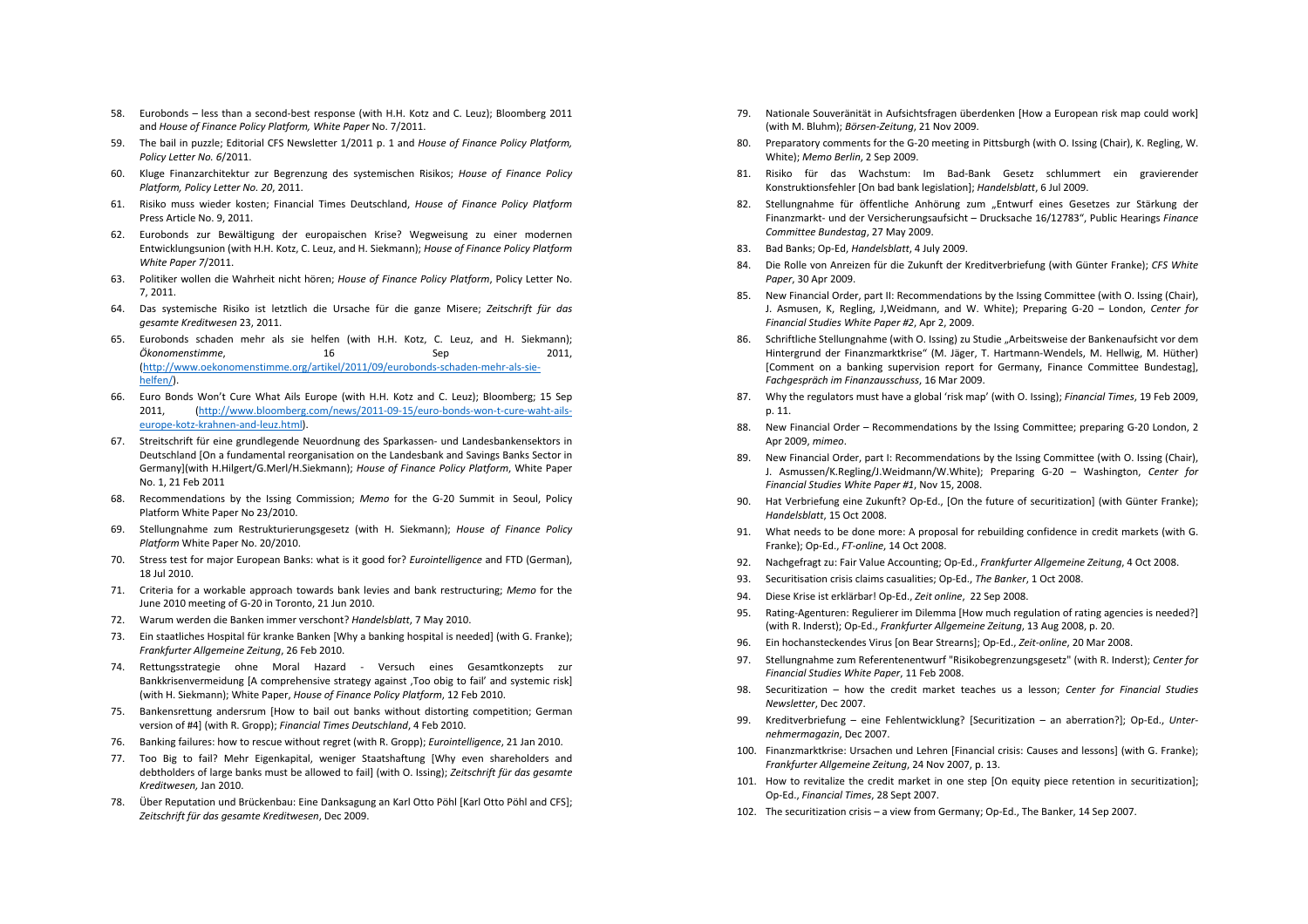- 103. Warum müssen wir Private Equity nicht fürchten? [On the economics of private equity]; Op-Ed., *Frankfurter Allgemeine Zeitung* 39, 2007, p. 56.
- 104. Vertrauen schaffen durch Begrenzung systemischen Risikos: Das Beta-Verfahren, *CFS White Paper* 26 Apr 2007.
- 105. Warum sind Firmenpleiten gut? [On the economics of corporate distress and failure]; Op-Ed., *Frankfurter Allgemeine Zeitung*, Mar 4, 2007, p. 54.
- 106. Warum brauchen wir Aktienmärkte? [Why stock markets are needed]; OpEd., *Frankfurter Allgemeine Zeitung*, Sep 3, 2006, p. 52.
- 107. Warum braucht es Banken? [Why banks are needed]; OpEd., *Frankfurter Allgemeine Zeitung*, Oct 8, 2006, p. 58.
- 108. Gibt es genug Geld für Neues? Die Rolle der Risiko-und Beteiligungskapitalmärkte im Strukturwandel; *Institut der deutschen Wirtschaft* Köln: Wissenschaftliche Jahrestagung des IdW, 25.10.2006, Köln, Deutscher Instituts-Verlag, 2006, pp. 76-89.
- 109. Monitoring credit risk transfer in capital markets: statistical implications (with D. Hänsel and C. Wilde); Working Paper Sep 2006, (an extended summary is published in: *Financial Statistics for a Global Economy*, Third ECB Conference on Statistics, Steven Keuning (Ed.), ECB, Frankfurt, 2007, pp. 83-87.
- 110. Understanding the surprising strength of German savings banks: A comment; *Center for Financial Studies*, 23 Jan 2005.
- 111. Stellungnahme zur Änderung des Bundesbank Gesetz [public hearings BundesbankG]; Anhörung im *Bundestag*, 26 Mar 2001.

## *3.B ACADEMIC PAPERS*

- 112. Fünf Jahre nach dem Liikanen-Bericht: Was haben wir gelernt? Perspektiven der Wirtschaftspolitik 18 (2017), 205-225 (with Martin Götz and Tobias Tröger)
- 113. SME Funding Without Banks? On the interplay between banks and markets (with Günter Franke), Zeitschrift für Vergleichende Rechtswissenschaft 116, 236-257.
- 114. Structural Reforms in Banking: the Role of Trading (with Felix Noth and Ulrich Schüwer), Journal of Financial Regulation, 3 (2017), 89-124.
- 115. A greenhouse for market discipline: Making bail-in work (with Laura Moretti), in: European Economy – Banks, regulation, and the Real Sector 1 (2015), 59-74.
- 116. Bail-in clauses (with Laura Moretti), in: Financial Regulation: A Transatlantic Perspective, E.Faia/A.Hackethal/ M.Haliassos/K.Langenbucher (eds.) Cambridge Univ. Press 2015, 125-149.
- 117. Effective Resolution of Banks: Problems and Solutions (with Günter Franke, Thomas von Lüpke), Zeitschrift für Vergleichende Rechtswissenschaft 113 (2014), 556-569.
- 118. Systemic risk in an interconnected banking system with endogenous asset markets (joint with M. Bluhm), Journal of Financial Stability 13, 2014, pp. 75-94.
- 119. Hold-up in multiple banking: evidence from SME lending (with A. Brunner); International Journal of Banking, Accounting and Finance 5, 2013, pp. 79-101.
- 120. Rettung durch Regulierung? Eckpunkte des Liikanen-Berichts, Perspektiven der Wirtschaftspolitik 14 (2013), 167-185.
- 121. Desiderata und Anreizwirkungen eines institutionellen Rahmens für Bankenrestrukturierung (with Günter Franke); Zeitschrift für Bankrecht und Bankwirtschaft 24, 2012, pp. 399-416.
- 122. Subjective evaluation of delayed risky outcomes for buying and selling positions: the behavioral approach (with U. Benzion, T. Shavit); Annals of Finance 7, 2011, pp. 247-265.
- 123. An introduction to liquidity and crisis (ch. 1); in F. Allen, E. Carletti, M. Tyrell, and J.P.Krahnen (Eds.), Liquidity and Crises, Oxford University Press, 2010.
- 124. Instabile Finanzmärkte (with G. Franke); Perspektiven der Wirtschaftspolitik 10, 2009, pp. 335- 366.
- 125. The future of securitization (with G. Franke); in Y.Fuchida/J.Herring/E.Litan (Eds.), Prudent lending restored: Securitization after the mortgage meltdown, Brookings Institution, 2009, pp. 105-161.
- 126. Die Rolle von Anreizen für die Zukunft der Kreditverbriefung (with G. Franke); in Risikomanagement und kapitalmarktorientierte Finanzierung, Festschrift für Bernd Rudolph, Fritz Knapp Verlag, 2009, pp. 5-14.
- 127. Multiple lenders and corporate distress: Evidence on debt restructuring (with A. Brunner); Review of Economic Studies 75, 2008, pp. 415-442.
- 128. Default Risk Sharing between banks and markets: the case of collateralized debt obligation (with G. Franke); in M. Carey and R. Stulz (Eds.) Risks of Financial Institutions, Chicago University Press, 2007, pp. 603-634 (also: NBER working paper 11741).
- 129. Kapitalregulierung von Banken und Systemische Risiken im Lichte von Basel II (with E. Carletti); Zeitschrift für das gesamte Kreditwesen 8, 2007, pp. 374-376.
- 130. Die Stabilität von Finanzmärkten: Wie kann die Wirtschaftspolitik Vertrauen schaffen? Zeitschrift für Wirtschaftspolitik 55, 2006, pp. 54-60.
- 131. Investment performance and market share: Evidence from the German mutual fund industry (with F. A. Schmid and E. Theissen); in W. Bessler (Ed.), Börsen, Banken und Kapitalmärkte - Festschrift für Hartmut Schmidt, Duncker & Humblot, Berlin, 2006, pp. 471-491.
- 132. The Basel II reform and retail credit markets (Introduction to a Special Issue, with S. Claessens and W. W. Lang); Journal of Financial Services Research 28, 2005, pp. 5-13.
- 133. Der Handel von Kreditrisiken: Eine neue Dimension des Kapitalmarktes; Perspektiven der Wirtschaftspolitik 5, 2005, pp. 499-519.
- 134. Universal banks and relationships with firms (with R. Elsas); in J.P. Krahnen and R.H. Schmidt (Eds.), German Financial System, Oxford University Press, 2004, pp. 197-232.
- 135. Taking stock and looking ahead The German financial system at the crossroads? (with R.H. Schmidt); in J.P. Krahnen and R.H. Schmidt (Eds.), German Financial System, Oxford University Press, 2004, pp. 485-515.
- 136. Introduction to The German Financial System: The purpose and the structure of the book (with R.H. Schmidt); in J.P. Krahnen and R.H. Schmidt (Eds.), German Financial System, Oxford University Press, 2004, pp. 3-18.
- 137. Market structure, intermediation, and liquidity (with T. Freihube, E. Theissen); Schmalenbach Business Review 54 (1), Special Issue on German Financial Markets and Institutions: Selected Studies, 2002.
- 138. The Organization of Global Financial Markets: Comment on F. Kübler; Journal of Institutional and Theoretical Economics 158 (1), 2002.
- 139. Internes Rating, in W. Gerke and M. Steiner (Eds.); Handwörterbuch des Finanz- und Bankwesens, Stuttgart, Schaeffer-Poeschel, 2001, pp. 1767-1775.
- 140. The anatomy of a call market (with C.H. Kehr und E. Theissen); Journal of Financial Intermediation 10, 2001, pp. 249-270.
- 141. Generally Accepted Rating Principles: A primer (with M. Weber); Journal of Banking and Finance 25 (1), 2001, pp. 2-24.
- 142. Market making in the laboratory: Does competition matter? (with M. Weber); Experimental Economics 4, 2001, pp. 55-85 .
- 143. On the valuation of common and preferred shares in Germany: New evidence on the value of voting rights (with A. Fatemi); Managerial Finance: Special Issue on International Corporate Control and Governance 26, 2000, pp. 42-54.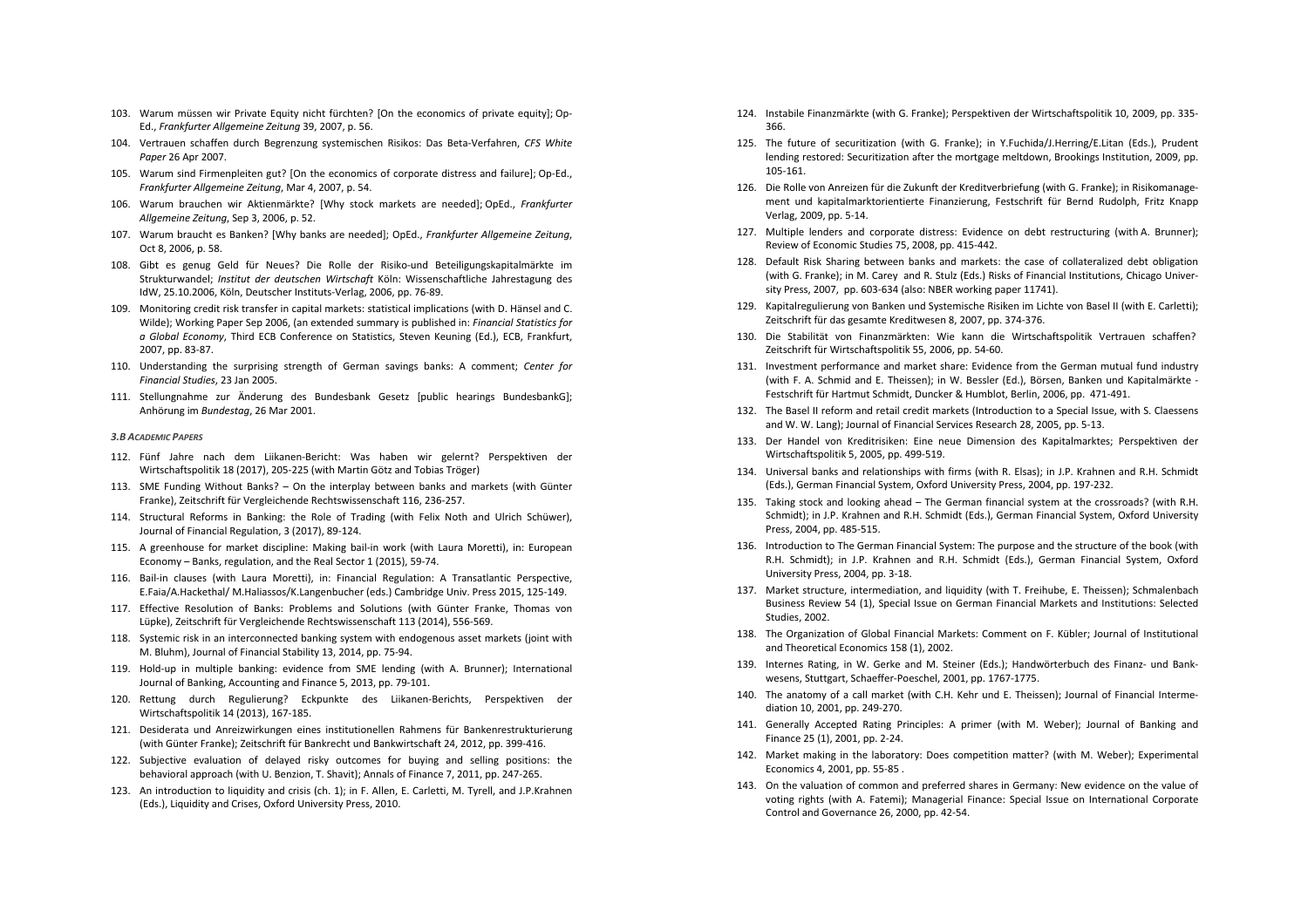- 144. Where do we stand in the Theory of Finance? A selective Overview with reference to Erich Gutenberg; in H. Albach, E. Eymann, A. Luhmer and M. Steven (Eds.), Theory of the Firm, Springer Verlag, 2000, pp. 121-152.
- 145. Finanzierungstheorie: Ein selektiver Überblick; in H. Albach/E.Eymann/A.Luhmer/M.Steven (Eds.), Die Theorie der Unternehmung in Forschung und Praxis , Springer Verlag, 1999, pp. 93- 124.
- 146. Optimal design of bank bailouts the case of transition economies: Comment on Philip Aghion and Patrick Bolton; Journal of Institutional and Theoretical Economics 155, 1999, pp. 77-79.
- 147. Designing an experimental asset market (with C. Rieck and E. Theissen); in W.Bühler/H.Hax/H.Schmidt (Eds.), Empirical Research on the German Capital Market, Heidelberg et. al., Springer, 1999, pp. 27-54.
- 148. Was leisten die Kursmakler? Eine empirische Untersuchung am Beispiel der Frankfurter Wertpapierbörse (with T. Freihube, C.H. Kehr und E. Theissen); Kredit und Kapital, 1999, pp. 426-460.
- 149. Insider trading and portfolio structure in experimental asset markets with a long-lived asset (with C. Rieck and E. Theissen); European Journal of Finance 5, 1999, pp. 29-50.
- 150. Risikomessung im Kreditgeschäft: Eine empirische Analyse bankinterner Ratingverfahren (with M. Weber and F. Voßmann); Zeitschrift für betriebswirtschaftliche Forschung, Sonderheft 41, 1999, pp. 117-142.
- 151. Does information aggregation depend on market structure? Market makers vs. double auction (with M. Weber); Zeitschrift für Wirtschafts- und Sozialwissenschaften 119, 1999, pp. 1-22.
- 152. Is relationship lending special? Evidence from credit file data-in Germany (with R. Elsas); Journal of Banking and Finance 22, 1998, pp. 1283-1316.
- 153. Introduction to Special Issue on Credit Risk Assessment and Relationship Lending (with E. Altman and A. Saunders); Journal of Banking and Finance 22, 1998, pp. 5-6.
- 154. Inferring risk attitudes from certainty equivalents: Some lessons from an experimental study (with C. Rieck and E. Theissen); Journal of Economic Psychology 18, 1997, 469-486. Reprinted in A.Sadrieh/J.Weimann (Eds.), Experimental Economics in Germany, Austria, and Switzerland – A collection of papers in honor of Reinhard Tietz, Marburg, Metropolis, 2008, pp. 441-457.
- 155. Financial markets with asymmetric information: A pilot study focusing on insider advantages (with W. Güth and C. Rieck); Journal of Economic Psychology 18, 1997, pp. 235-257.
- 156. Theorie des Handelskredits [Theory of trade credit]; in W.Gerke/M.Steiner (Eds.): Handwörterbuch des Finanz- und Bankwesens, Stuttgart, Schäffer-Poeschel, 1995, pp. 905-914.
- 157. Scoring Verfahren: Häufige Anwendungsfehler und ihre Vermeidung [Pitfalls in applying the scoring method](with M. Weber and A. Weber); Der Betrieb, 1995, pp. 1621-1626.
- 158. Agency-Theorie in den Niederungen der Praxis: Konzerninterne Steuerung durch virtuelles Unternehmertum [Agency theory in practice: Managers as virtual entrepreneurs at CompuNet Computers AG] (with H.-D.Koch, E. Terberger); in J.Elschen/T.Siegel/F.W.Wagner (Eds.), Unternehmenstheorie und Besteuerung, Festschrift für Dieter Schneider, Wiesbaden, Gabler, 1995, pp. 348-374 .
- 159. Using scoring methods in public tenders of frequency bands; expert opinion in a court case, mimeo 1994.
- 160. Kostenschlüsselung und Investitionsentscheidung: Plädoyer for eine empirisch orientierte Kostenrechnungsforschung [Cost accounting and investment decision]; Zeitschrift für Betriebswirtschaft 46, 1994, pp. 189-202.
- 161. Kann Übernahmespekulation das Pricing von Vorzugsaktien erklären? [On the valuation of dual class stocks] (with L. Menkhoff and F.A. Rothauge); Die Bank, 1994, pp. 239-244 .
- 162. Überlegungen zu einer Theorie der Innenfinanzierung [Towards a theory of internal finance]; in W. Gerke (Ed.), Planwirtschaft am Ende - Marktwirtschaft in der Krise. Festschrift für Wolfram Engels, Stuttgart, Schäffer-Poeschel, 1994, pp. 299-317.
- 163. Finanzwirtschaftslehre zwischen Markt und Institution: Ein Essay [The changing role of markets and institutions in the theory of finance]; Die Betriebswirtschaft 53, 1993, pp. 793 - 805.
- 164. Fondsperformance und Anteilsabsatz [Portfolio performance and mutual fund sales] (with C.H. Kehr, B. Scherer, and E. Theissen); in C. Hipp et.al. (eds.), Geld, Finanzwirtschaft, Banken und Versicherungen, 1993, Karlsruhe, pp. 341-360 .
- 165. Investitionsmodelle, integrierte [Capital budgeting models]; in: W. Wittman et.al. (Eds.), Handwörterbuch der Betriebswirtschaft, 5th. Ed., Stuttgart, Schäffer-Poeschel, 1993, pp. 1952- 1965.
- 166. Lohn, Pension und Besteuerung: Ein Entscheidungsmodell zur betrieblichen Altersversorgung [Wages and taxation in a model of corporate pension policy] (with G. Meran); Zeitschrift für betriebswirtschaftliche Forschung 43, 1991, pp. 119-129.
- 167. Zur Berücksichtigung der Irreversibilität in finanzwirtschaftlichen Entscheidungsmodellen [Irreversibility in a simple investment model with asymmetric information]; in W. Bühler et.al. (Eds.), Operations Research Proceedings, Berlin, Springer, 1991, pp. 563-569.
- 168. Objektfinanzierung und Vertragsgestaltung: Eine theoretische Erklärung der Struktur langfristiger Leasingverträge [Project financing and the design of contracts: A theoretical explanation of the structure of long-term leasing contracts]; Zeitschrift für Betriebswirtschaft 60, 1990, pp. 21-38.
- 169. Über den Wert impliziter Treueprämien: Betriebliche Altersversorgung aus finanzierungstheoretischer Sicht [Corporate pension as an implicit loyalty premium]; Zeitschrift für betriebswirtschaftliche Forschung 42, 1990, pp. 199-215.
- 170. Zur Wahl der Vertragsdauer bei Kreditarrangements unter asymmetrischer Information [On the term structure of credit contracts under asymmetric information]; Wirtschaftswissenschaftliches Studium 17, 1988, pp. 343-349.
- 171. Why leasing? An introduction to comparative contractual analysis (with G. Meran); in Bamberg and Spremann (Eds.), Agency Theory, Information, and Incentives. Berlin (et al.), Springer, 1987, pp. 255-280 .
- 172. Die Kapitalmarkttheorie aus der Nirwana-Perspektive: Anmerkungen zu D. Schneider [The theory of capital markets as seen from the 'nirvana' point of view: A comment on D. Schneider]; in R.H.Schmidt/G.Schor (Eds.), Modelle in der Betriebswirtschaftslehre, Wiesbaden, Gabler, 1987, pp. 197-214.
- 173. Der ökonomische Wert von Flexibilität und Bindung [The economic value of flexibility and commitment] (with R.H. Schmidt and E. Terberger); in W.Ballwieser/R.Berger (Eds.), Information und Wirtschaftlichkeit, Wiesbaden, Gabler, 1985, pp. 253-285.

## *3.B WORKING PAPERS AND WORK IN PROGRESS*

- 174. Skin-in-the-game in ABS transactions: a critical review of policy options (with Christian Wilde), SAFE-working paper 2017.
- 175. Interbank intermediation (with Marcel Bluhm and Co-Pierre Georg), SAFE-working paper 2016.
- 176. Measuring Ambiguity Aversion: A Systematic Experimental Approach (with P. Ockenfels and C. Wilde); Working Paper, Feb 2016 (first version: May 2012), under revision.
- 177. Monetary Policy Implementation in an Interbank Network: Effects on Systemic Risk (with M. Blum and E. Faia); SAFE Working Paper, DFG KR1221/6-1, October 2015, under revision.
- 178. Endogenous bank networks, cascades, and systemic risk (with M. Blum and E. Faia); SAFE Working Paper, DFG KR1221/6-1, Sep 2014.
- 179. Hiding insider trading in trader networks: Why traders earn rents (with C. Laux and M. Tyrell); mimeo.